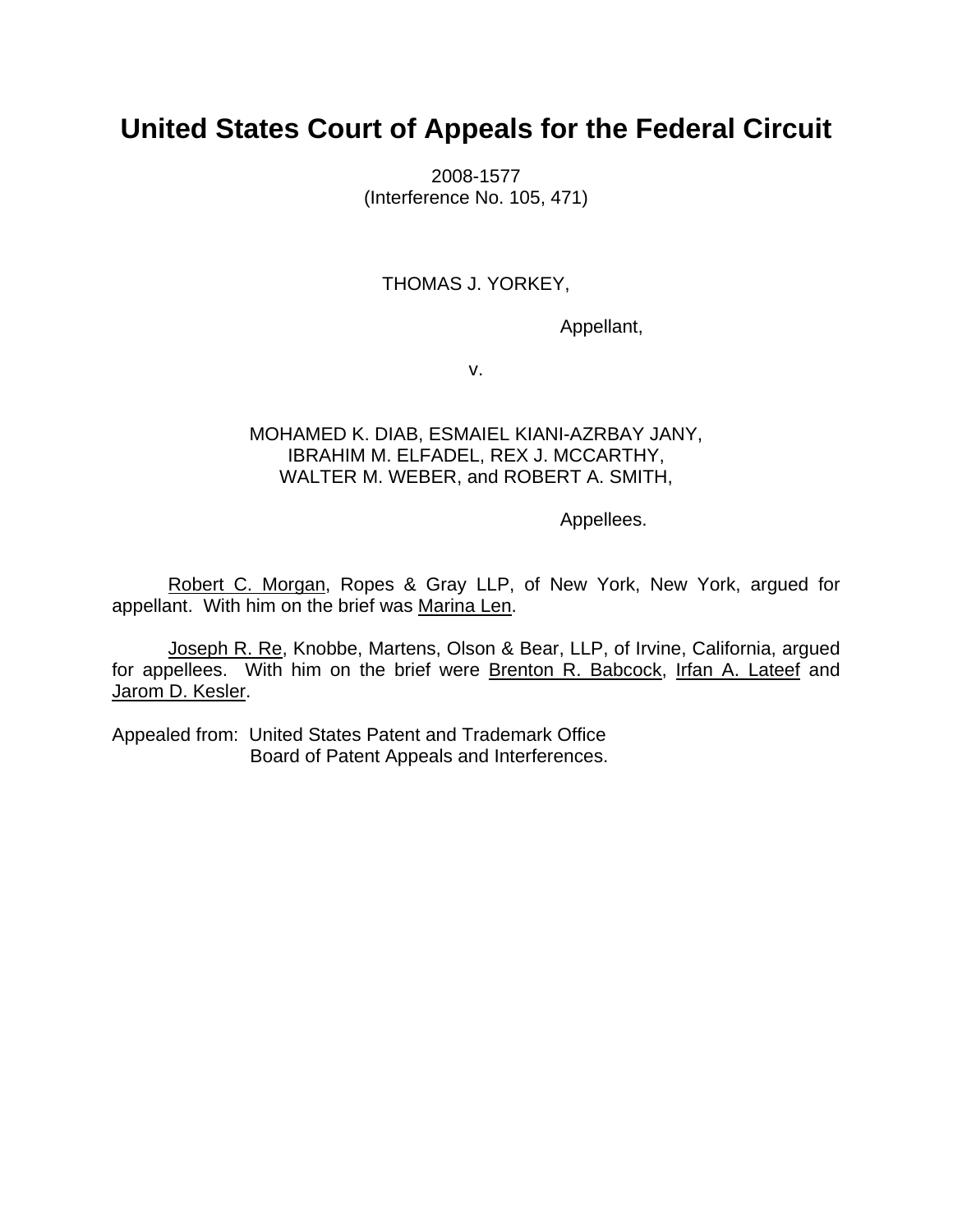# **United States Court of Appeals for the Federal Circuit**

2008-1577 (Interference No. 105, 471)

## THOMAS J. YORKEY,

Appellant,

v.

 MOHAMED K. DIAB, ESMAIEL KIANI-AZRBAY JANY, IBRAHIM M. ELFADEL, REX J. MCCARTHY, WALTER M. WEBER and ROBERT A. SMITH,

Appellees.

Appeal from the United States Patent and Trademark Office, Board of Patent Appeals and Interferences.

 $\mathcal{L}_\text{max}$  , which is a set of the set of the set of the set of the set of the set of the set of the set of the set of the set of the set of the set of the set of the set of the set of the set of the set of the set of

 $\mathcal{L}_\text{max} = \frac{1}{2} \sum_{i=1}^n \frac{1}{2} \sum_{i=1}^n \frac{1}{2} \sum_{i=1}^n \frac{1}{2} \sum_{i=1}^n \frac{1}{2} \sum_{i=1}^n \frac{1}{2} \sum_{i=1}^n \frac{1}{2} \sum_{i=1}^n \frac{1}{2} \sum_{i=1}^n \frac{1}{2} \sum_{i=1}^n \frac{1}{2} \sum_{i=1}^n \frac{1}{2} \sum_{i=1}^n \frac{1}{2} \sum_{i=1}^n \frac{1}{2} \sum_{i=1}^n$ 

1

DECIDED: April 7, 2010

Before MICHEL, Chief Judge, GAJARSA, Circuit Judge, and KENDALL, District Judge<sup>[1](#page-1-0)</sup>. MICHEL, Chief Judge.

Appellant Thomas J. Yorkey ("Yorkey") appeals from a decision of the Board of Patent Appeals and Interferences (the "Board") denying his motion seeking invalidity of claims 16-18 and 21 of Appellees Mohamed K. Diab, Esmaiel Kiani-Azraby Jany, Ibrahim M. Elfadel, Rex J. McCarthy, Walter M. Weber, and Robert A. Smith's (collectively "Diab") U.S. Patent Application Ser. No. 09/110,542 (the "Diab application")

<span id="page-1-0"></span><sup>&</sup>lt;sup>1</sup> Hon. Virginia M. Kendall, U.S. District Court for the Northern District of Illinois, sitting by designation.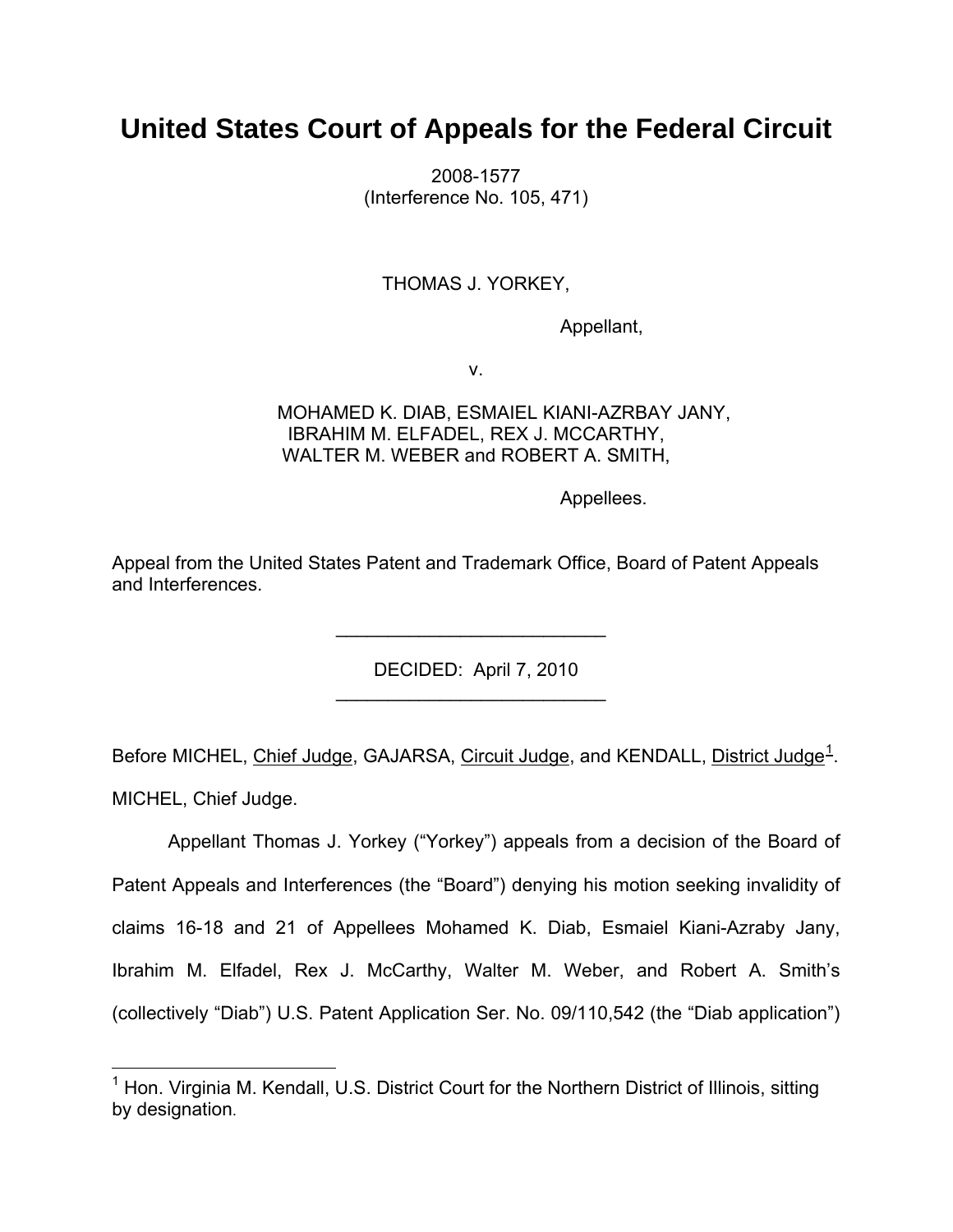on the grounds that the claims fail to comply with the written description requirement of 35 U.S.C. § 112, ¶ 1. Yorkey also appeals from the Board's ruling that he failed to establish a prima facie case of actual reduction to practice and the Board's consequent award of priority to the Diab application over Yorkey's U.S. Patent No. 5,645,060 (the "Yorkey patent"). Because we find that that the asserted claims of the Diab application meet the written description requirement of § 112, we affirm the Board's denial of Yorkey's motion. However, we reverse the Board's finding that Yorkey failed to establish a prima facie case of actual reduction to practice and remand the case to the Board for further proceedings.

#### PROCEDURAL HISTORY

The patent and patent application at issue in this appeal claim inventions for measuring the concentration of oxygen in blood. Yorkey is named as the inventor of the Yorkey patent, which issued on July 8, 1997 and was based on U.S. Application Ser. No. 08/490,315, filed on June 14, 1995. The patent was subsequently assigned to Nellcor Puritan Bennet, Inc. ("Nellcor") which is the party in interest. Diab is the named inventor of the Diab application filed on July 6, 1998, which claims priority in turn from U.S. Application Ser. Nos. 08/859,837 (filed May 16, 1997) and 08/320,154 (filed October 7, 1994); the party in interest in the Diab application is Masimo Corporation ("Masimo"). An interference (No. 105,471) was declared by the Board on July 18, 2006, and Yorkey was declared the junior party.

Two counts were declared in the interference: Count 1 included claims 1, 2, 8, and 12-16 of the Yorkey patent and 15, 19, and 20 of the Diab application; Count 2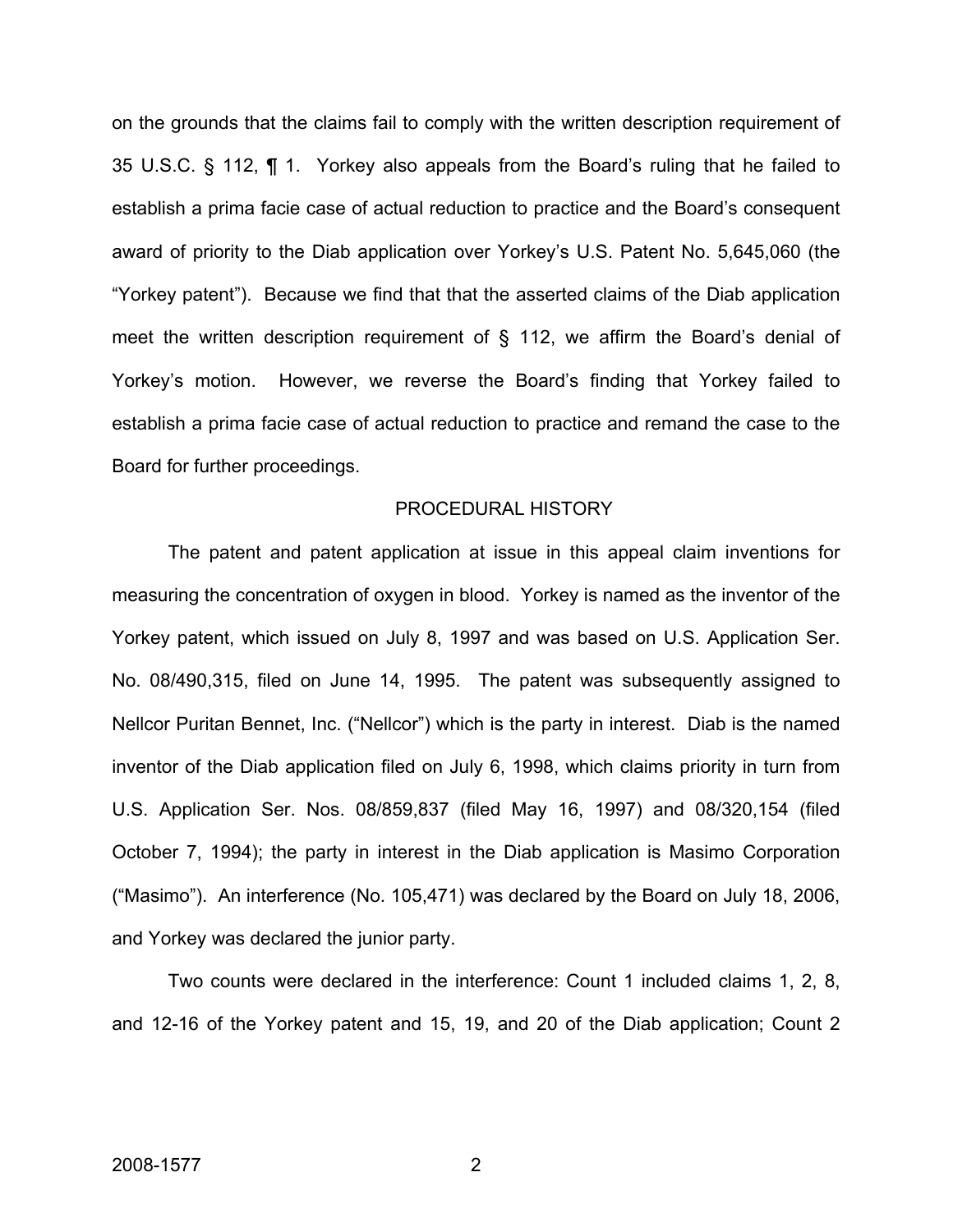embraced claims 3-5, 7, 10, 11, and 17 of the Yorkey patent and claims 16-18 and 21 of the Diab application.

During the motions phase of the interference, Yorkey filed four motions, all of which were denied by the Board. At issue in the instant appeal is the Board's denial of Yorkey's motion seeking to have Diab's claims corresponding to Counts 1 and 2 denied for failure to comply with the written description requirement of 35 U.S.C. § 112, ¶ 1.

Yorkey also appeals the Board's holding that he failed to establish a prima facie case that he had reduced his invention to practice prior to Diab's benefit date of October 7, 1994.

### BACKGROUND

The technology at issue in this case is medical instrumentation designed for the measurement of physiological signals. Specifically, the inventions claimed by the Yorkey patent and the Diab application are directed at the noninvasive measurement of the amount of oxygen in the blood of a patient ("pulse oximetry") which is an indicator of the healthful function of the pulmonary and cardiovascular systems responsible for the delivery of oxygen to the body's tissues.

A major problem in the detection of blood oxygen saturation is the presence of ambient interference ("noise") which can obscure the measurement of blood oxygen saturation by introducing extraneous signals into the recorded measurement. Improving the signal-to-noise ratio is a central concern in the design of biomedical instrumentation for detecting physiological signals, which are often weak when compared to background noise. Certain types of noise can be removed by the use of passive or active bandpass or notch filters (which filter out signals of frequencies that are outside the range of the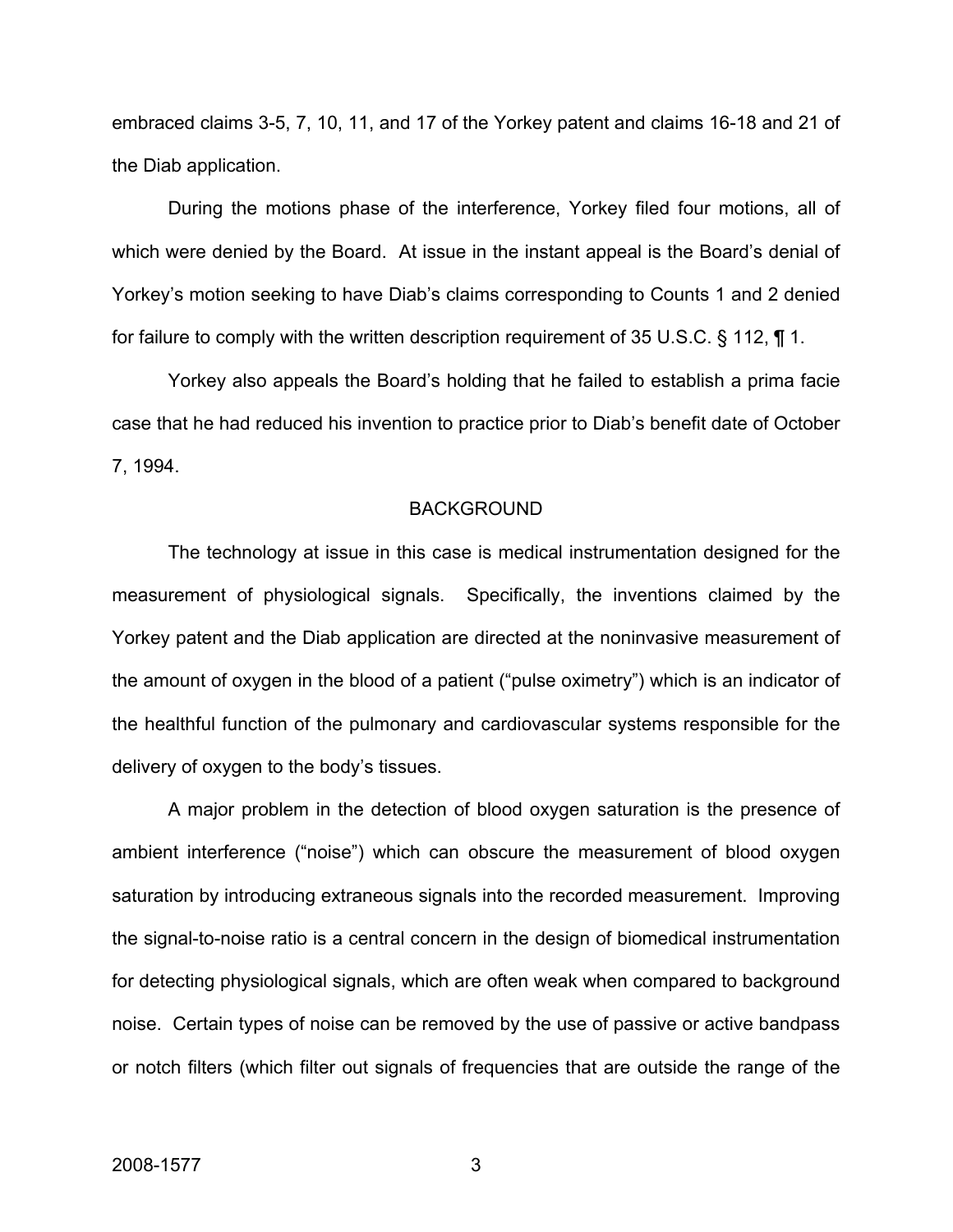signals that the device is attempting to detect). However, if the signal and the noise are coincident within the same range of frequencies, simple frequency filtering is insufficient and a means of separating the signal from the noise in which it is embedded must be contrived.

Prior technologies for the suppression of noise have relied upon the direct subtraction of noise from the signal. However, the claims at issue in the interference are directed to a method of noise filtering that does not directly subtract motion-induced noise from the detected signal. This method relies upon two assumptions: (1) that the amount of actual motion is the same for each of the two separate intensity signals measured by the probe (typically one signal is measured from transmitted light in the red wavelengths of the visible light spectrum and one in the infrared wavelengths); and (2) the motion component portions of the detected signals are proportionate. The relevant portion of Count I is set forth below:

A method for measuring saturation of a blood constituent in a patient comprising the steps of:

irradiating said patient with electromagnetic radiation of two discrete, different wavelengths;

sensing an intensity of said radiation for each of said wavelengths after it passes through a portion of said patient to produce first and second intensity signals including motion components; and

determining said saturation by mathematically manipulating said first and second intensity signals without subtracting said motion components and with the assumptions that

i) an amount of motion is the same at the same time for each of said intensity signals, and

ii) the motion components of said intensity signals are proportional to one another.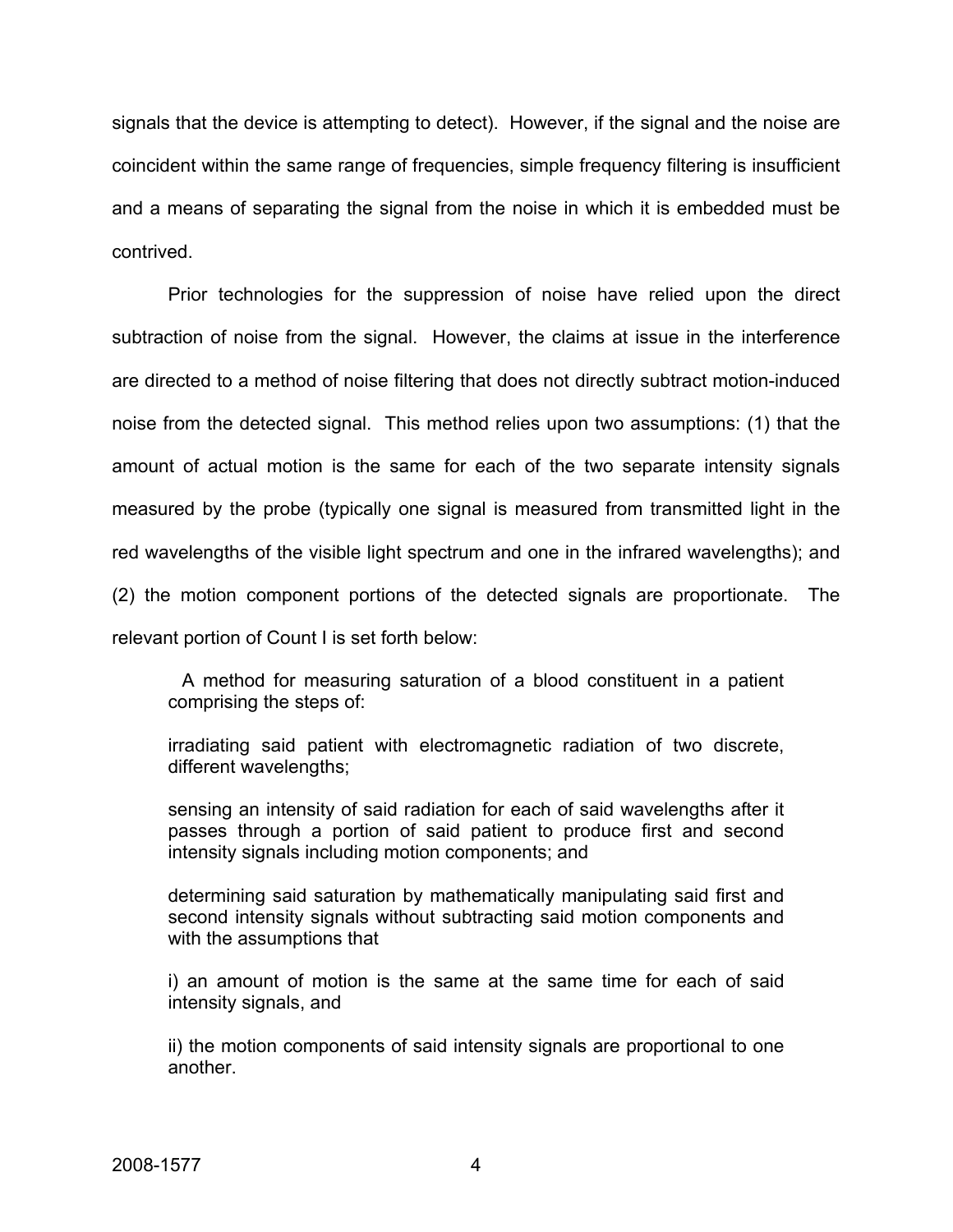Count 2 is similar to Count I, but includes additional steps directed to determining oxygen saturation in the presence of motion-induced interference. Claim 16 of the Diab application is representative of the claims embraced by Count 2; the claim recites identical language to Count 1 recited above, and continues after the ellipsis:

A method for measuring saturation of a blood constituent in a patient comprising the steps of:

…

taking the logarithm of each representation of said first and second intensity signals;

removing signal portions outside a known band of interest to create first and second filtered signals;

equating the first filtered signal of the first intensity signal to  $s + n$ , where n is the portion of the signal due to motion and s is the portion of the signal not due to motion;

equating the second filtered signal of the second intensity signal to  $r_{as}$  +  $r_{vn}$ , where  $r_a$ , is a ratio indicative of saturation;

expressing said representations as a matrix;

using said matrix to determine  $r_a$ , by assuming s and n are uncorrelated; and determining said saturation from  $r_a$ .<sup>[2](#page-5-0)</sup>

The latter two limitations are at the heart of the first issue in this case.

# **DISCUSSION**

# I. Written Description

The written description requirement set forth by 35 U.S.C. § 112, ¶ 1 states that:

<span id="page-5-0"></span> $\frac{1}{2}$  r<sub>a</sub> and r<sub>v</sub> represent, respectively, ratios corresponding to arterial and venous oxygen saturation. According to the Diab application,  $r_a$  is the ratio indicating oxygen saturation, whereas the motion artifact is in large part due to circulatory movement of venous blood, therefore  $r_v$  is a ratio relating the motion component of the two intensity signals. The term s equals the actual signal (light attenuation as a function of arterial oxygen saturation) to be measured, and n equals the motion-induced noise.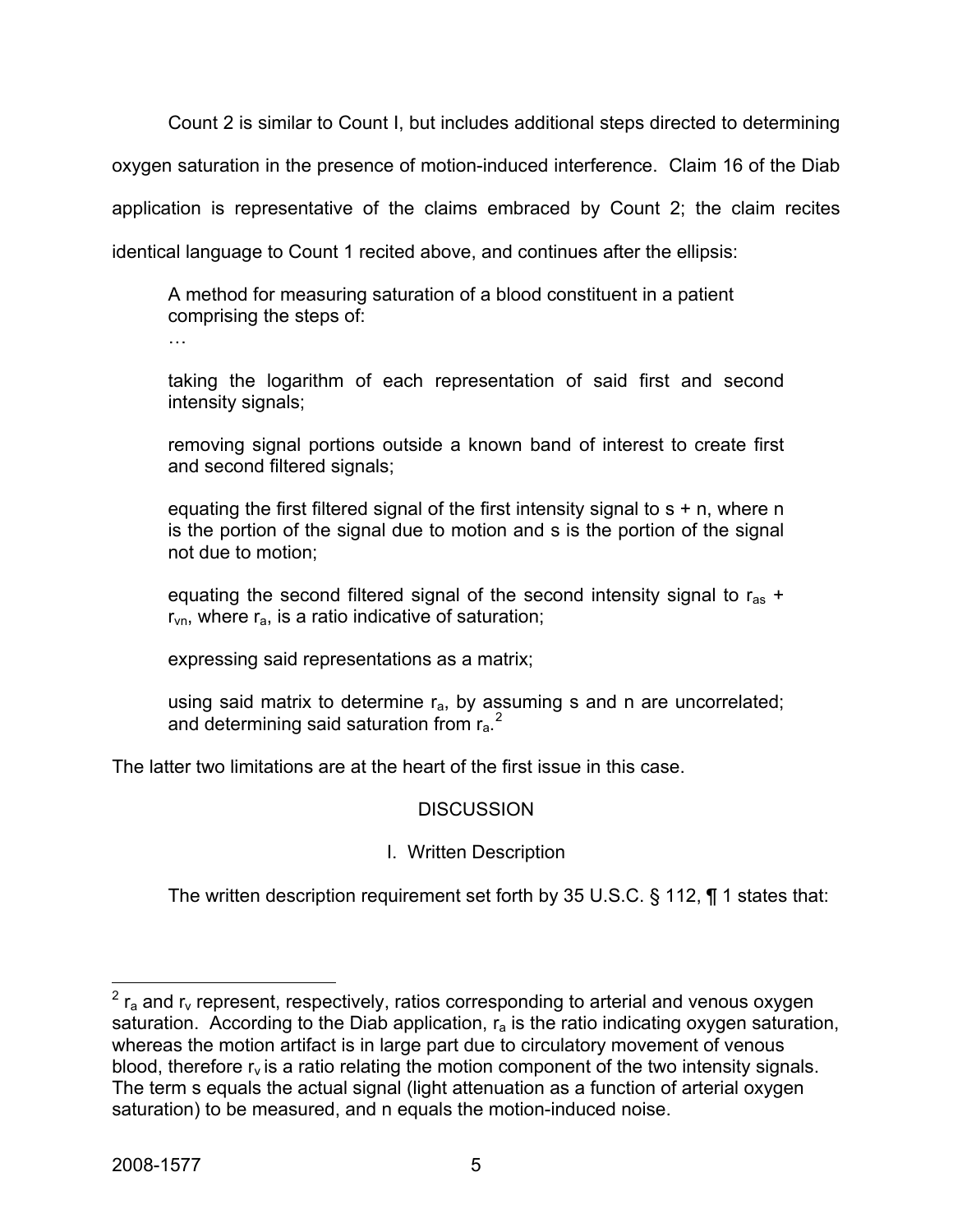The specification shall contain a written description of the invention, and of the manner and process of making and using it, in such full, clear, concise, and exact terms as to enable any person skilled in the art to which it pertains, or with which it is most nearly connected, to make and use the same.

35 U.S.C. § 112, ¶ 1. Whether the written description requirement is met is a question of fact. Martek Biosciences Corp. v. Nutrinova, Inc., 579 F.3d 1363, 1369 (Fed. Cir. 2009) (citing Wang Labs., Inc. v. Toshiba Corp., 993 F.2d 858, 865 (Fed. Cir. 1993)). The test for sufficiency of support in a parent application is whether the disclosure of the parent application "reasonably conveys to the artisan that the inventor had possession at that time of the later claimed subject matter." In re Kaslow, 707 F.2d 1366, 1375 (Fed. Cir.1983). This Court will uphold the Board's finding that the Diab application's claims are adequately described so long as that finding is supported by substantial evidence in the record. See Shu-Hui Chen v. Bouchard, 347 F.3d 1299, 1304 (Fed. Cir. 2003).

Yorkey argues that the Board erred in finding that the Diab application's written description of the Count's limitations "assuming s and n are uncorrelated" and "expressing said representations as a matrix" are sufficient to convey to a person of skill in the art that the patentee had possession of the claimed invention at the time of the application. Specifically, Yorkey argues that two of the methods disclosed in the Diab application fail to convey to a person of ordinary skill in the art that Diab had possession of the two limitations when he filed his application.

A. Assuming that s and n are Uncorrelated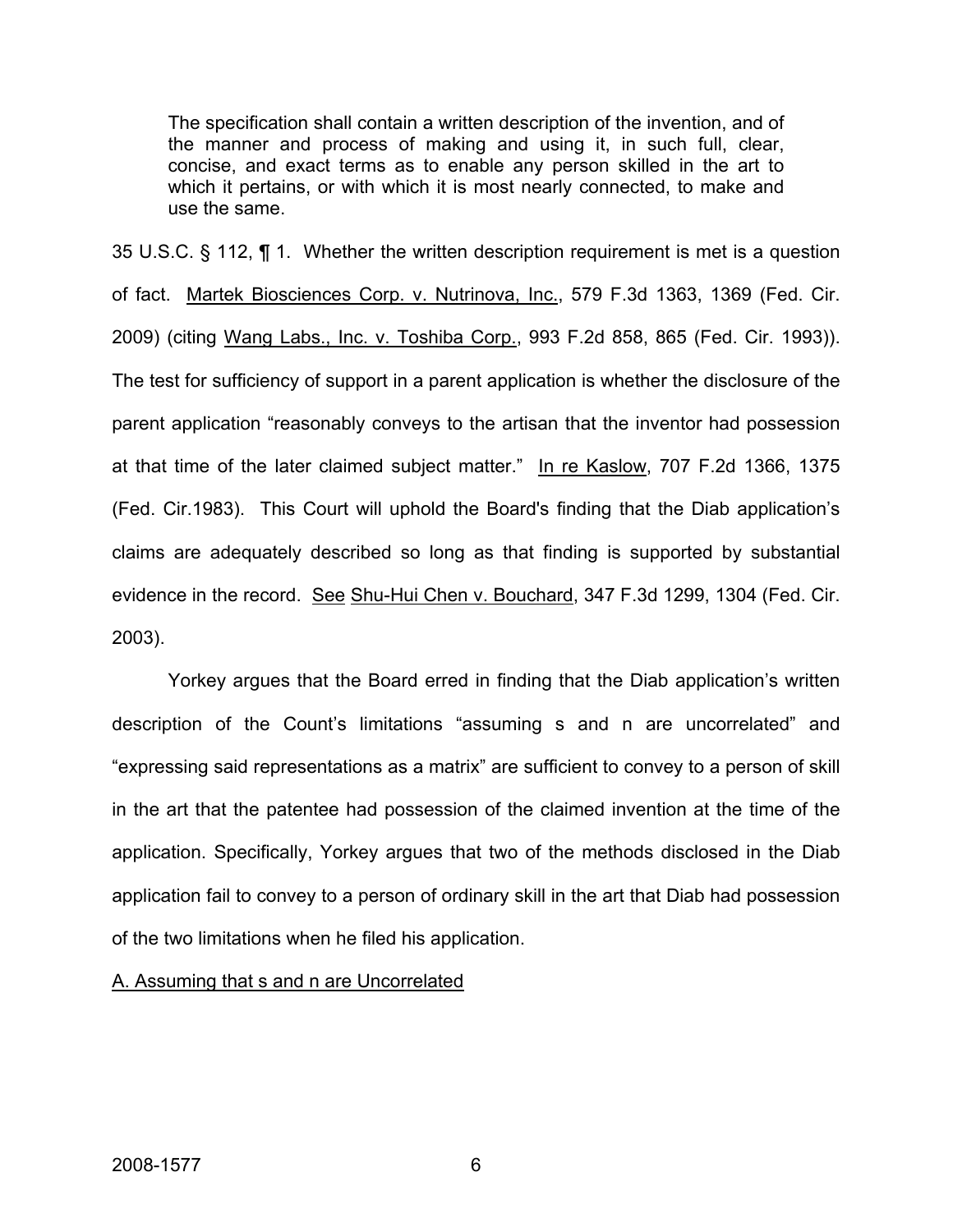With respect to the first limitation, the claim language at issue is as follows:

"using said matrix to determine  $r_a$ , by assuming s and n are uncorrelated; and

determining said saturation from ra."

In support of his argument, Yorkey relies upon the Declaration of his expert, Dr.

Elvir Causevic ("Causevic"), who argued that:

[I]n determining  $r_a$  using a matrix, Diab makes reiterative calculations and then selects the calculation that minimizes the correlation between s and n. The action and signal processing steps of minimization of correlation are different from assuming the two values (s and n) are already uncorrelated before doing the signal processing.

Moreover, argues Causevic:

To obtain  $r_a$  and  $r_v$ , an exhaustive scan is executed for a good crosssection of possible values for  $r_a$  and  $r_v$  .... The minimum of the correlation function is then selected and the values of  $r_a$  and  $r_v$  which resulted in the minimum are chosen as  $r_a$  and  $r_v$ .

Causevic dilated considerably on the argument that the specification's disclosure

reveals a method of minimizing correlation, rather than assuming that s and n are

simply uncorrelated, and concludes:

To a person of ordinary skill in the art, performing a scan of 20-50 values is entirely different from a priori assuming that s and n are uncorrelated. When assuming that s and n are uncorrelated, a person of ordinary skill in the art would recognize that no iterative calculation is involved. No effort to determine the minimum degree of correlation is involved. On the other hand, scanning for 20-50 values assumes that there is a correlation and uses the iterative process to find the minimum correlation. Accordingly, Diab's iterative signal processing step of minimizing a correlation described in their approach is a different approach from assuming that two values (s and n) are uncorrelated, as set forth in claims 16-18 and 21.

(emphasis in original).

The Board was unconvinced. Citing the Declaration of Dr. Gail Baura, Diab's expert witness, the court noted that the specification of the Diab application described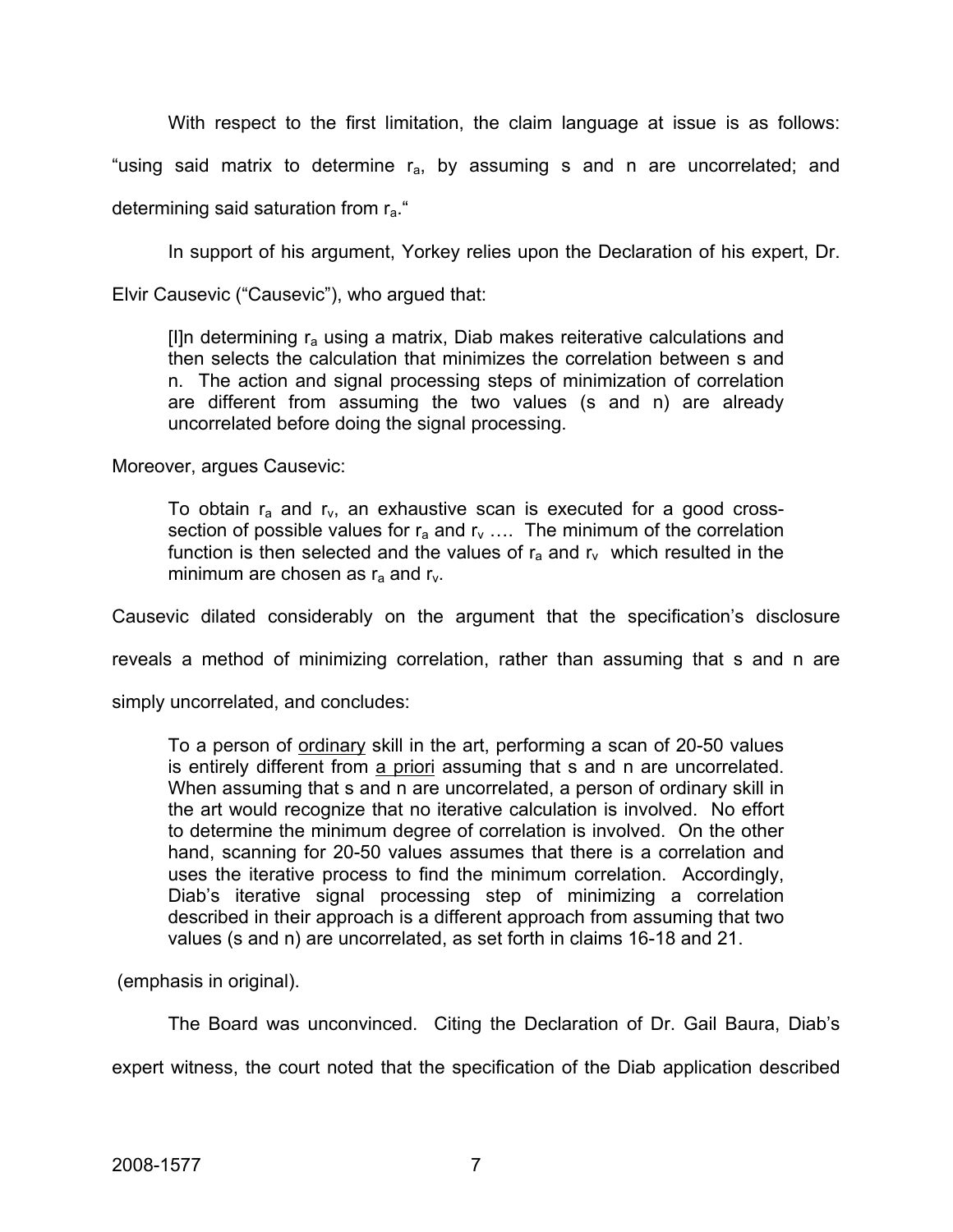the limitation "at least four different times in at least four different ways in two embodiments …." The Board found that, on its face, the Diab application repeatedly described embodiments in which it determined that s and n are uncorrelated. For example: the Diab application contains the description:

## [W]here  $s_1$  and  $n_1$  are at least somewhat (preferably substantially) uncorrelated and  $s_2$  and  $n_2$  are at least somewhat (preferably substantially) uncorrelated.

(emphases in Board's original). The Board found that the description quoted above would have described, by virtue of the phrase "at least … (preferably substantially) uncorrelated" an embodiment in which  $s_1$  and  $n_1$  are completely uncorrelated. This, found the Board, was consistent with Baura's testimony that: "It is clear that in assuming s and n to be [at least somewhat] 'preferably substantially' uncorrelated, the ideal constraint would be that s and n have no correlation."

The Board relied heavily on Baura's testimony, finding her to be a more credible witness than Causevic. The Board criticized Causevic's testimony for averring that "a person of ordinary skill in the art would recognize that no iterative calculation was involved", without producing any reason why this should be so.

We defer to the Board's findings concerning the credibility of expert witnesses. See Velander v. Garner, 348 F.3d 1359, 1371 (Fed. Cir. 2003) ("It is within the discretion of the trier of fact to give each item of evidence such weight as it feels appropriate"). Thus the Board was well within its discretion to give more credibility to Baura's testimony over Causevic's unless no reasonable trier of fact could have done so.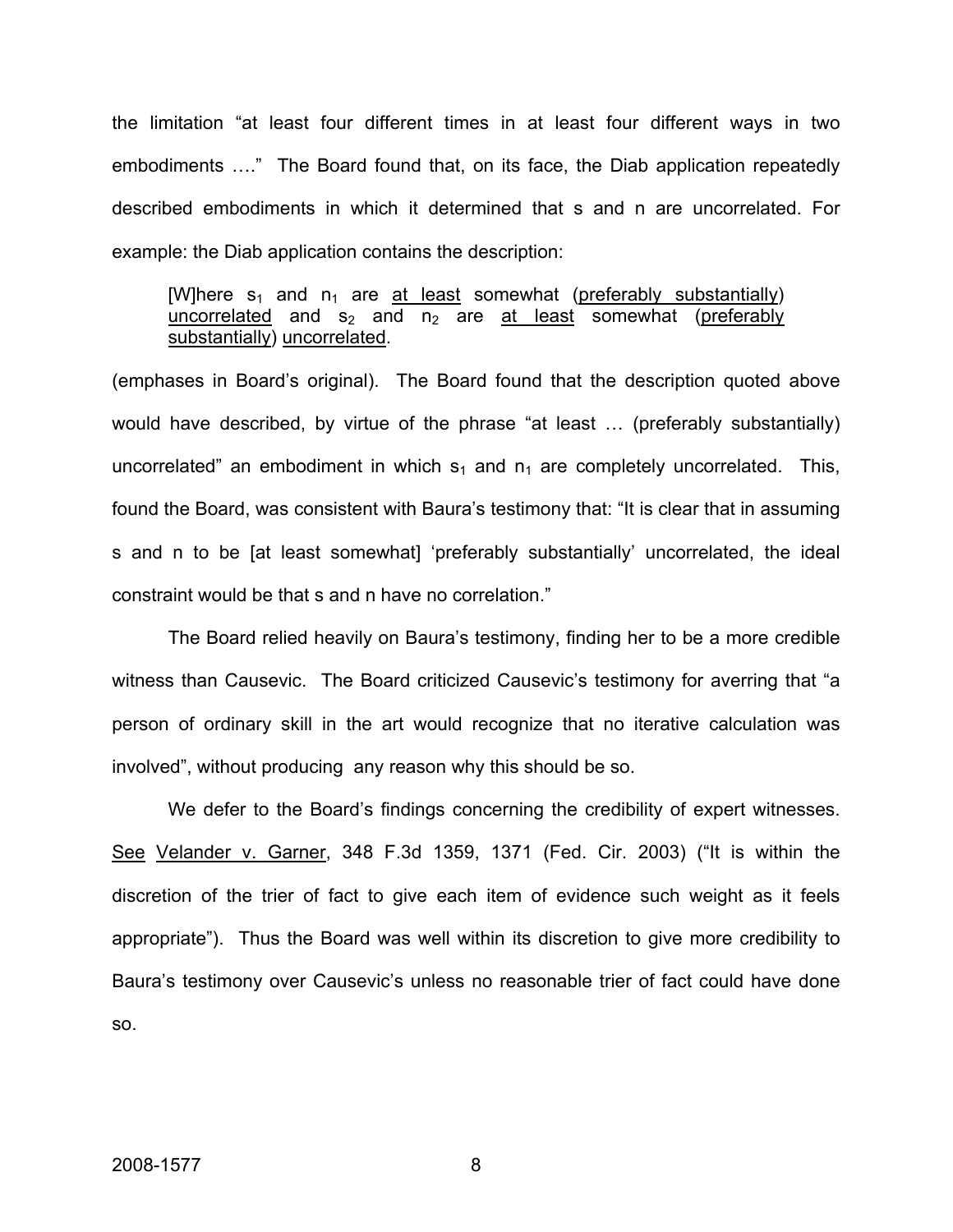At first glance, equating the term "substantially uncorrelated" with "uncorrelated" might be likened to equating the term "substantially not pregnant" with "not pregnant." However, correlation, like any other mathematical term of art, is a statistical function wherein the significance of the relationship is, in effect, arbitrarily decided. For example, the standard confidence level of  $p < 0.05$  indicates at least a 95% probability that a significant statistical relationship does not exist between two sets of values, and that 95% probability limit (not 94% or 96%) is generally (but arbitrarily) accepted as definitive of statistical significance. In the instant appeal, "substantially uncorrelated" could be synonymous with "statistically significantly uncorrelated", which would in turn be, by definition, synonymous with "uncorrelated." Although such a value is described by the Diab application as being obtained by a process of iterative calculation, finding the values of s and n that are substantially uncorrelated (and ideally "statistically significantly uncorrelated") is a necessary preliminary step prior to the ensuing computation.

Furthermore, in addition to the language of the Diab application quoted above, the application similarly states, on pages 101-02, that:

In order to determine  $r_a$  and  $r_v$  in accordance with this implementation, the energy in the signal s<sub>2</sub> is maximized under the constraint that s<sub>2</sub> is uncorrelated to  $n_2$ . Again, this implementation is based upon minimizing the correlation between s and n ….

Again, if minimizing the correlation between s and n forms the basis for the ensuing constraint of non-correlation between  $s_2$  and  $n_2$ , then the optimal results will be obtained when the correlation between s and n is at a minimum, below statistical significance, or "uncorrelated."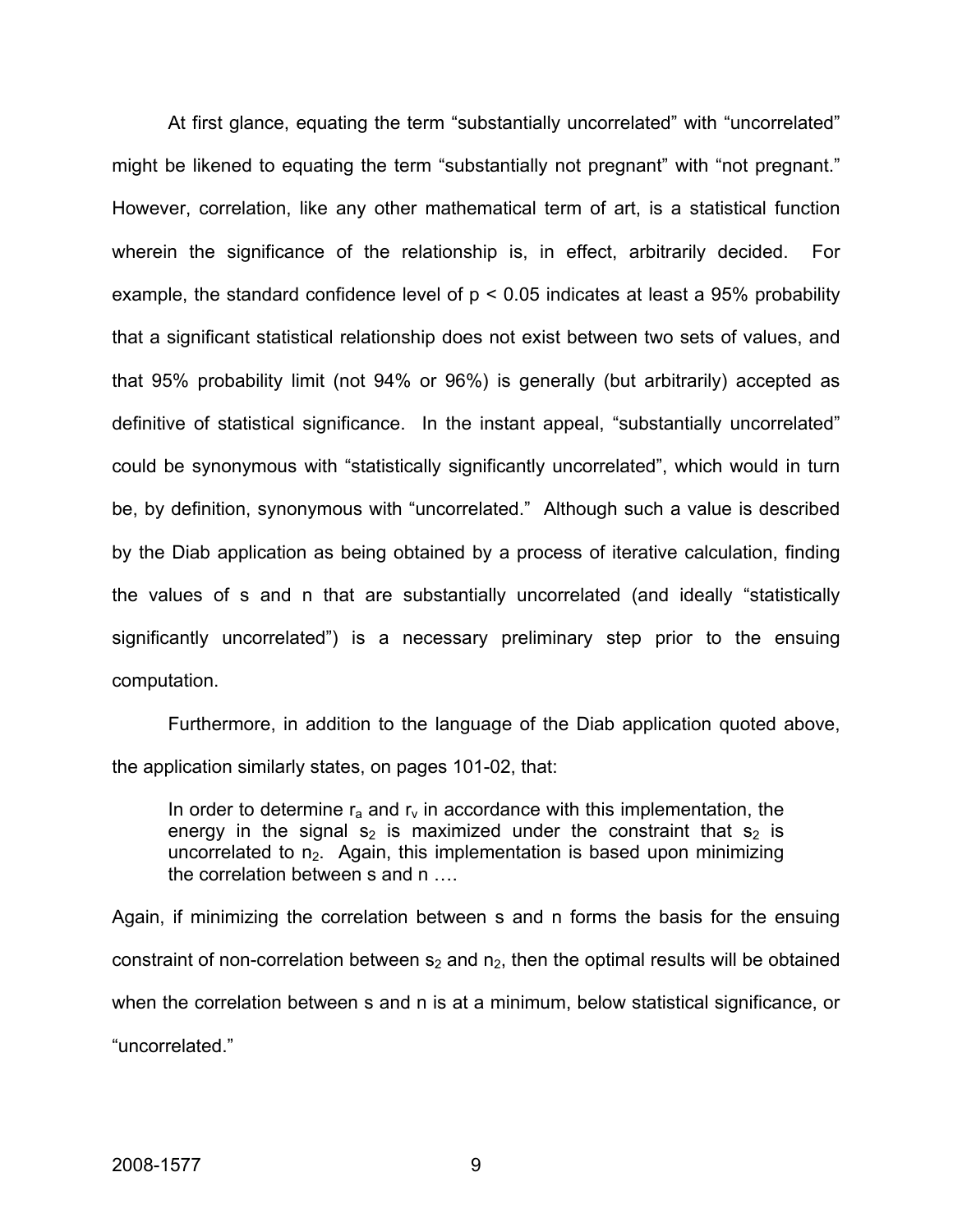Given the deference that we are required to show to the Board's evaluation of the credibility of Baura over Causevic, and reviewing her declaration testimony, we find that the Board's ruling that the Diab application possessed the limitation that s and n are assumed to be uncorrelated is supported by substantial evidence in the record and we therefore affirm the Board's decision in this respect.

### B. That the Signal be Expressed as a Matrix Solved for r<sub>a</sub>.

The Board likewise found that Baura was more credible than Causevic with respect to the written description of the limitation "expressing said representations as a matrix." Causevic acknowledges the use of a matrix in the embodiment described by Diab relating to  $r_a$  s +  $r_v$  n. This matrix is used to determine  $r_a$  by finding the minimum of the correlation, and appears as follows:

$$
\begin{vmatrix} S_{\text{red}} \\ S_{\text{IR}} \end{vmatrix} = \begin{vmatrix} r_a r_v \\ 1 & 1 \end{vmatrix} \begin{vmatrix} s_2 \\ n_2 \end{vmatrix}
$$

 However, Causevic contends that the second embodiment's description of a "further implementation to obtain  $r_a$  and  $r_v$ " does not explicitly refer to the matrix depicted above relating to  $r_a$  s +  $r_v$  n. The Board noted, however, that this observation was not accompanied by any meaningful discussion as to the actual text of Diab's disclosure.

Page 101 of the Diab application states:

In a further implementation to obtain  $r_a$  and  $r_v$ , the same signal model set forth above is again used. In order to determine  $r_a$  and  $r_v$  in accordance with this implementation, the energy in the signal  $s<sub>2</sub>$  is maximized under the constraint that  $s_2$  is uncorrelated with  $n_2$ .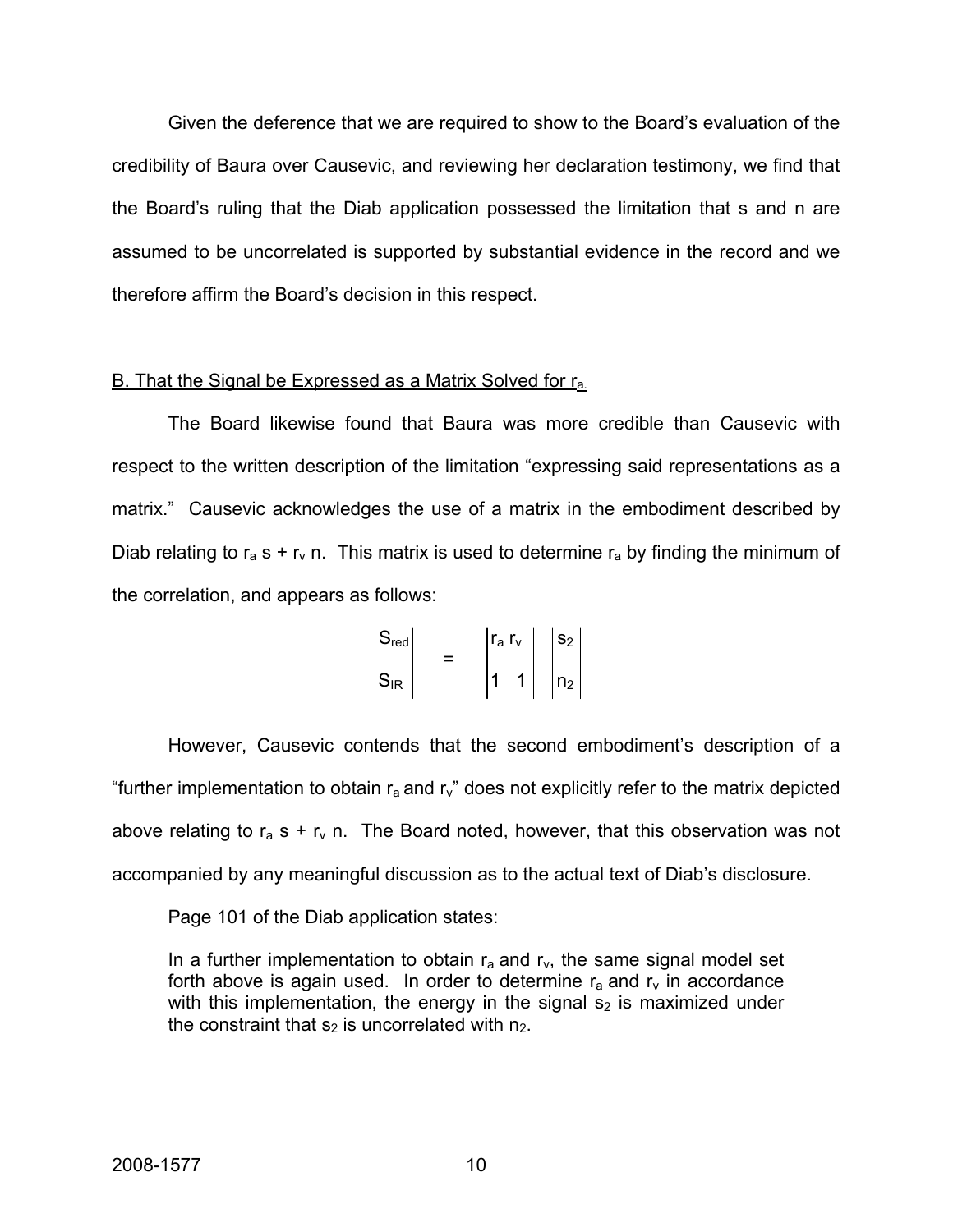The pages of the Diab application immediately preceding the quoted text, beginning on page 98, are contained within a section entitled "Alternative Determination of Coefficients  $r_a$  and  $r_v$ ." This section begins with a series of equations defining the coefficients  $r_a$  and  $r_v$  (Eq. 89-91). The text then sets forth a method for the determination of  $r_a$  and  $r_v$  by determining the minimum (preferably none) correlation between  $s_k$  and  $n_k$  that can be determined (where  $k = 2$ ) (Eq. 93). The text continues:

Minimizing this quantity often provides a unique pair of  $r_a$  and  $r_v$  if the noise component is uncorrelated to the desired signal component. Minimizing this quantity can be accomplished by solving Equations (90) and (92) for  $s_2$  and  $n_2$ , and finding the minimum of the correlation for possible values of  $r_a$  and  $r_v$ . Solving for s<sub>2</sub> and n<sub>2</sub> provides the following [matrix equation].

The text of the Diab application then recites the two-by-two matrix recited above. The text then describes further refinements of the model, inverting the matrix and solving for  $s_2$  and  $n_2$ , and suggesting the use of a Blackman Window as the preferred embodiment for minimizing the correlation of  $s_2$  and  $n_2$ .

The Board gave more credence to Baura's testimony with respect to this point. Baura points out the explicit language describing "the same signal model" disclosed for the first embodiment (in which the matrix above is employed) as being the one for the "further implementation to obtain  $r_a$  and  $r_v$ ." Moreover, according to Baura:

It is my opinion that this is referring to the signal model of the first embodiment. It makes sense that the signal model referred to as "set forth above" would refer to the first embodiment model because it immediately precedes the above-quoted statement.

The Board found that Causevic's failure to state what mathematical methodology, other than the matrix, Diab's disclosure would have reasonably conveyed to a skilled artisan for the "further implementation" embodiment was fatal to Yorkey's motion. Likewise Yorkey's failure to point to any other factual or legal basis for contending that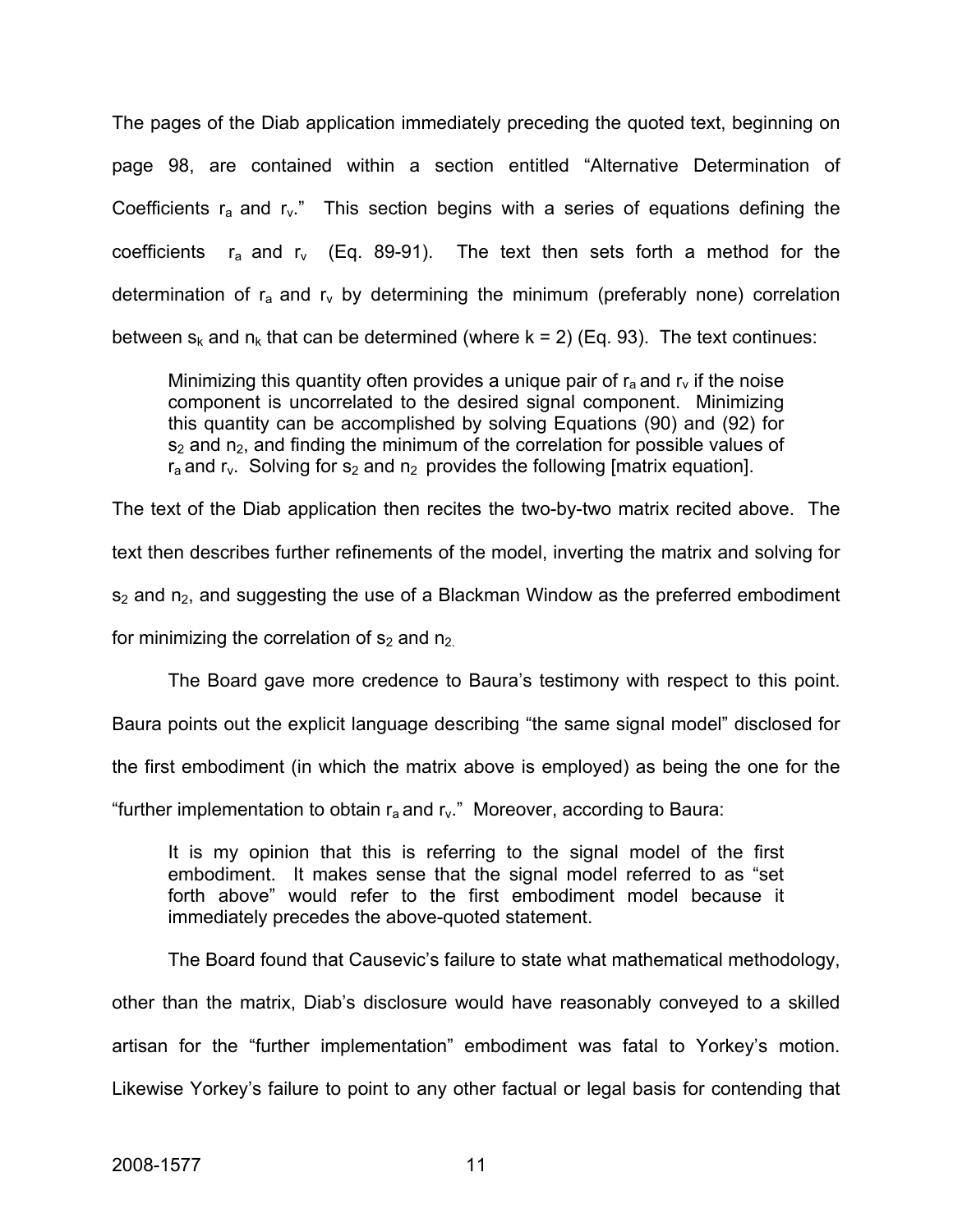the absence of an undefined alternative function also necessitated the Board's holding that he had failed to meet his burden.

Given that substantial evidence supports the Board's conclusions, we affirm the Board's finding that Yorkey failed to meet his burden of showing that the limitation "expressing said representations as a matrix" of claims 16-18 and 21 of the Diab application is not supported by a written description in violation of 35 U.S.C. § 112,¶ 1.

#### II. Yorkey's Reduction to Practice

Yorkey next argues that the Board erred in holding that he failed to establish a prima facie case that he had reduced Count 1 to practice prior to Diab's benefit date of October 7, 1994. Whether an invention has been reduced to practice is a question of law based on underlying facts. Henkel Corp. v. Procter & Gamble Co., 560 F.3d 1286, 1288 (Fed. Cir. 2009). Accordingly, the Board's ultimate conclusion of reduction to practice is reviewed de novo, while its underlying factual findings are reviewed for substantial evidence. Henkel Corp. v. Procter & Gamble Co., 485 F.3d 1370, 1374 (Fed. Cir. 2007). Substantial evidence "is more than a mere scintilla. It means such relevant evidence as a reasonable mind might accept as adequate to support a conclusion." Consol. Edison Co. v. NLRB, 305 U.S. 197, 229 (1938).

"In order to establish an actual reduction to practice, the inventor must prove that: (1) he constructed an embodiment or performed a process that met all the limitations of the interference count; and (2) he determined that the invention would work for its intended purpose." Cooper v. Goldfarb,154 F.3d 1321, 1327 (Fed. Cir. 1998). The inventor must also "contemporaneously appreciate that the embodiment worked and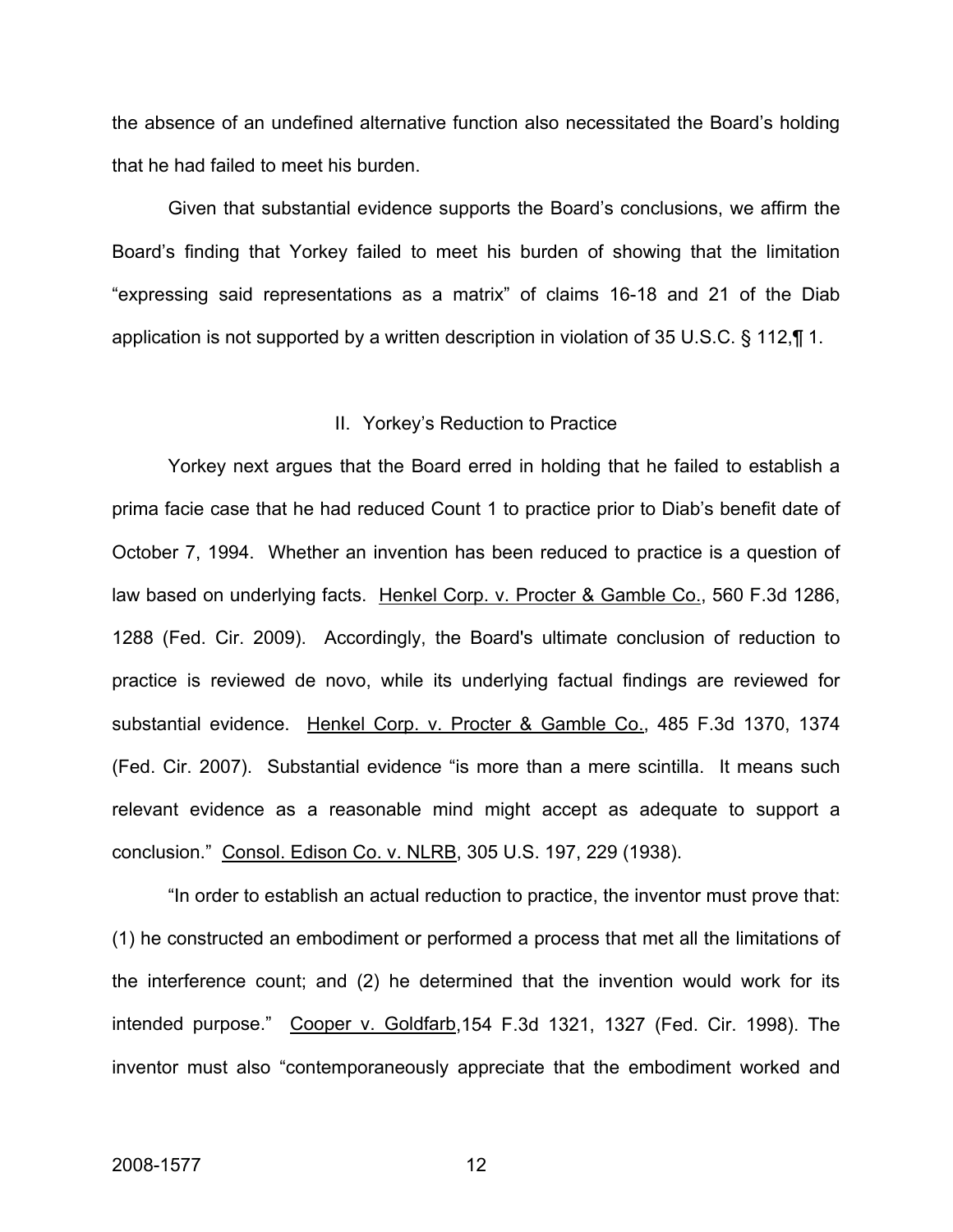that it met all the limitations of the interference count." Id. With the exception of very simple inventions (which pulse oximetry is manifestly not), demonstration that the invention works for its intended purpose requires testing. Mahurkar v. C.R. Bard, Inc., 79 F.3d 1572, 1578 (Fed. Cir. 1996). As the junior party to the interference, Yorkey had the burden of proof of establishing actual reduction to practice by a preponderance of the evidence. 37 C.F.R. § 41.121(b) & 41.207(a)(2); see also Bosies v. Benedict, 27 F.[3](#page-13-0)d 539, 541 (Fed. Cir. 1994). $^3$ 

Count 1, with respect to the Yorkey patent, consists of claim 1, which reads:

A method for measuring saturation of a blood constituent in a patient comprising the steps of:

irradiating said patient with electromagnetic radiation of two discrete, different wavelengths;

sensing an intensity of said radiation for each of said wavelengths after it passes through a portion of said patient to produce first and second intensity signals including motion components; and determining said saturation by mathematically manipulating said first and second intensity signals without subtracting said motion components and with the assumptions that

- i) an amount of motion is the same at the same time for each of said intensity signals, and
- ii) the motion components of said intensity signals are proportional to one another.

Yorkey's principal evidence of reduction to practice is a computer program, two

versions of which (v. 1.0 and 1.1) were archived on June 18 and 23, 1993, respectively.

The two versions are identical insofar as the method of Count 1 is concerned. The

<span id="page-13-0"></span> 3 The Board did not consider, and Yorkey does not argue on appeal that he conceived of the claimed invention prior to Diab's priority date and exercised reasonable diligence in reducing the invention to practice from conception to his date of constructive reduction to practice.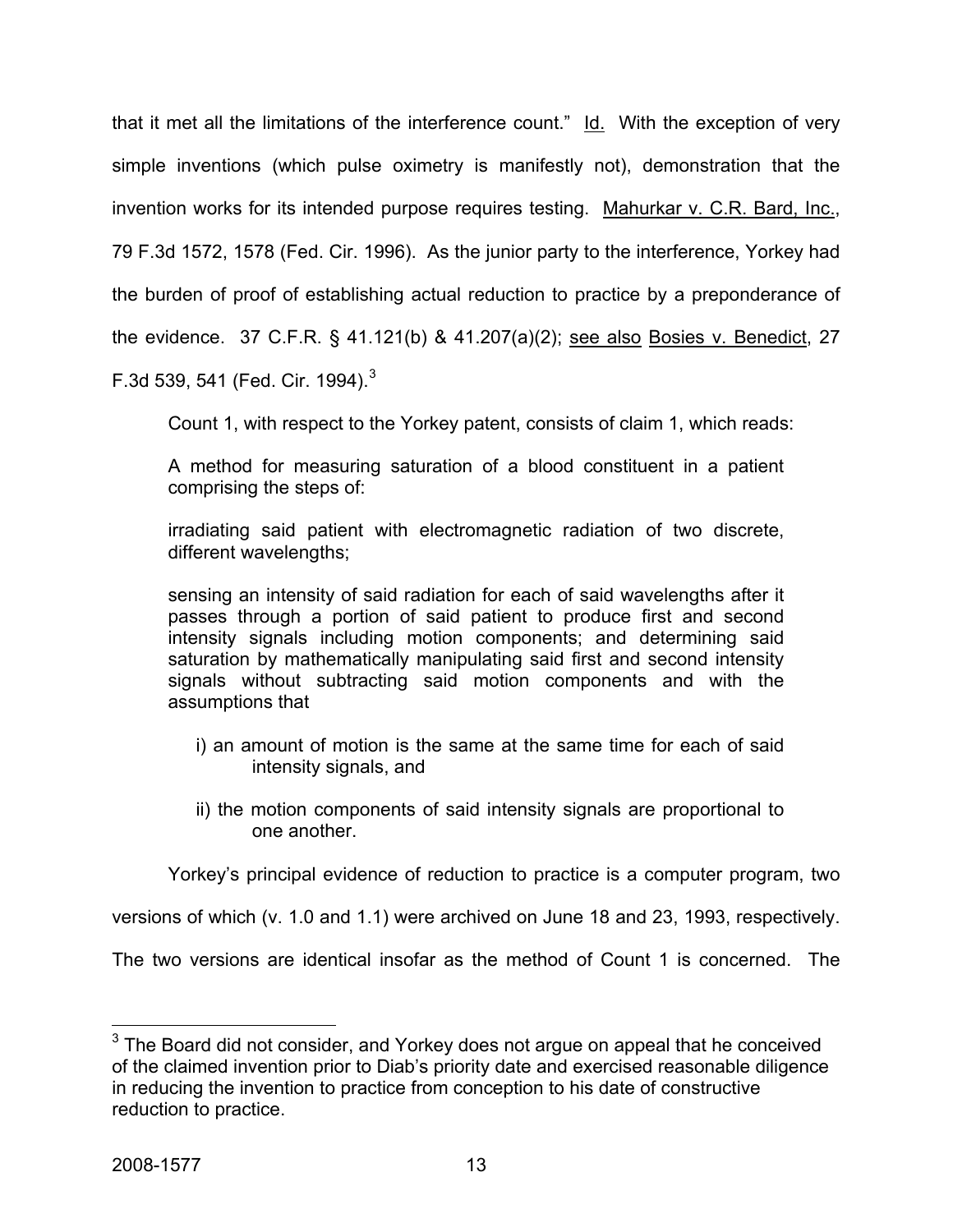software has nothing to do with the first two steps of Count 1, i.e., irradiating a patient with electromagnetic radiation of two discrete, different wavelengths and sensing an intensity of the radiation for each of the wavelengths after it passes through a portion of the patient to produce first and second intensity signals including motion components. Rather, the program receives the patient data resulting from those two steps as input.

Two sources of data were used by the program; some data were collected from patients in hospitals and other data were collected from in-house clinical studies known as "breathe-down" tests.<sup>[4](#page-14-0)</sup> Yorkey argues that the Board erroneously discredited the evidence collected in hospitals because Yorkey did not submit evidence from anyone who was involved in the collection of the hospital data who could corroborate that the data was collected in accordance with the methods described in the Count. Specifically, the Board noted that it was "uncertain and speculative" whether the data charts referred to in Yorkey's motion corresponded to the data collected by Yorkey's research associate, Clark R. Baker ("Baker") in the breathe-down tests, or whether it was gathered from the hospital patients. The Board found this purported ambiguity significant in that it could not assume that the data, if collected from the hospital patients, was generated via the first two steps recited in the Count and included a motion component.

 Yorkey argues that, on the contrary, testimony by Baker demonstrated that the data collected both at hospitals and in the in-house breathe-down tests identified the

<span id="page-14-0"></span> 4 In the breathe-down tests, volunteer subjects breathed a gas mix, administered by an anesthesiologist, containing sub-atmospheric concentrations of oxygen to decrease their blood oxygen saturation levels.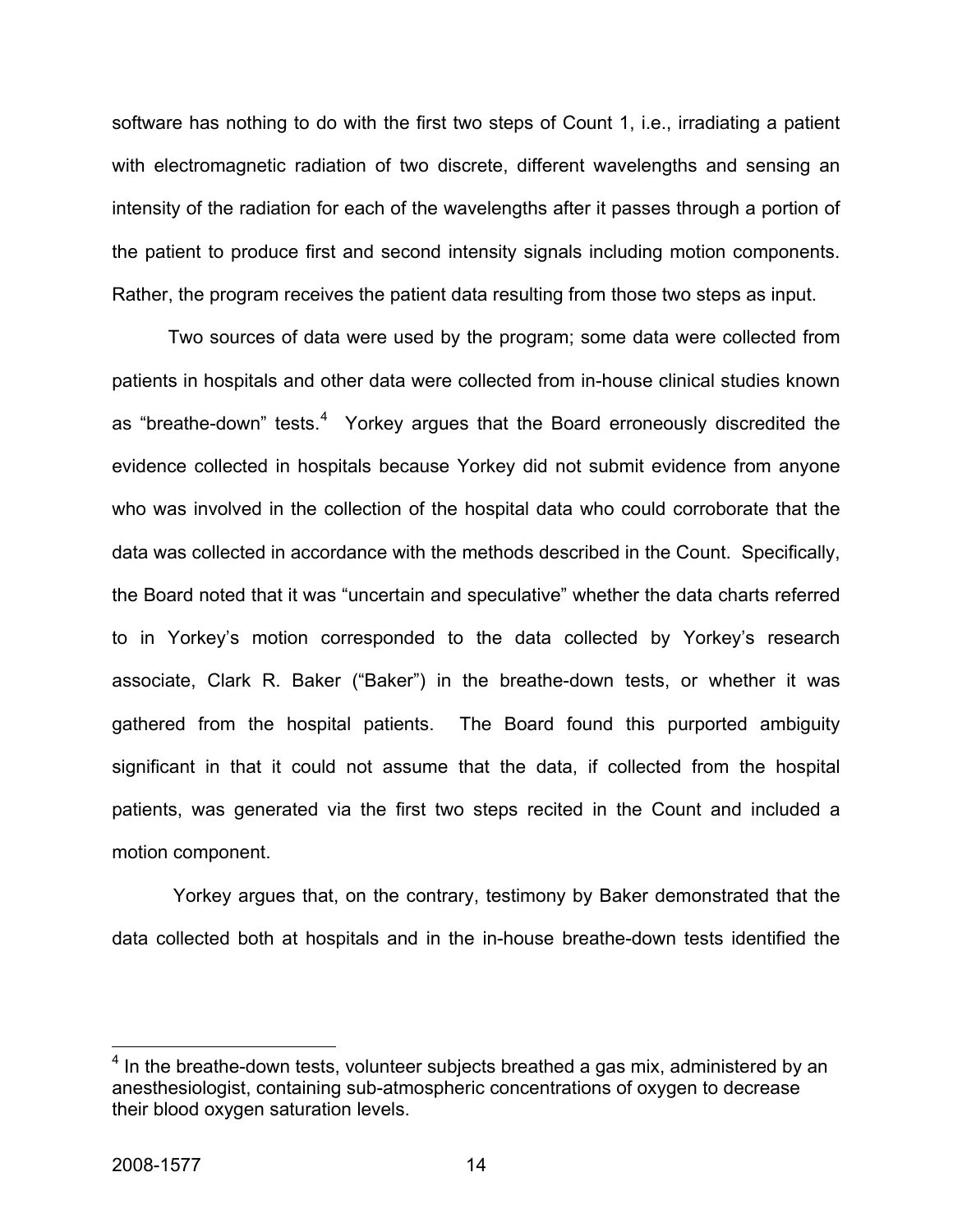model of oximeter used to collect the data, the Nellcor N-200 oximeter. In fact, Baker testified that:

I generated a series of charts, illustrating the oxygen saturation values computed by (a) the various saturation algorithms we had implemented and (b) the pulse oximeter that had been used to collect the data (e.g., the Nellcor N-200).

And indeed, the charts do show a line labeled N-200, which could reasonably be apprehended as corresponding to data from the Nellcor-200 oximeter. Moreover, the Yorkey patent illustrates oximetry data showing two separate wavelengths, although the model of the oximeter is not identified, nor did Yorkey provide any direct evidence that the Nellcor N-200 model oximeter uses two wavelengths

 The Board clearly erred in finding that the issue of whether the data referred to in Baker's testimony was derived from hospital patient data or from the breathe-down tests creates a fatal ambiguity in Yorkey's claim of reduction to practice. Baker testified that "Nellcor's clinical engineers had collected patient data in hospitals. The patients had been moving during some aspect of the data collection." (emphasis added). Although Baker may have had no direct knowledge that the patients were actually moving during the tests conducted by Nellcor's engineers, such direct knowledge is not necessary. See, e.g., Cooper v. Goldfarb, 154 F.3d 1321, 1330 (Fed. Cir. 1998) ("In order to corroborate a reduction to practice, it is not necessary to produce an actual over-theshoulder observer."). Furthermore, Baker averred that he had observed, via a manual examination of the regularity of the oximetry data, whether the changes in value were attributable to motion or physiological changes. By comparing the saturation from oximetry probes collecting data simultaneously at different sites on the body, Baker was able to determine whether a change in the blood saturation data was due to induced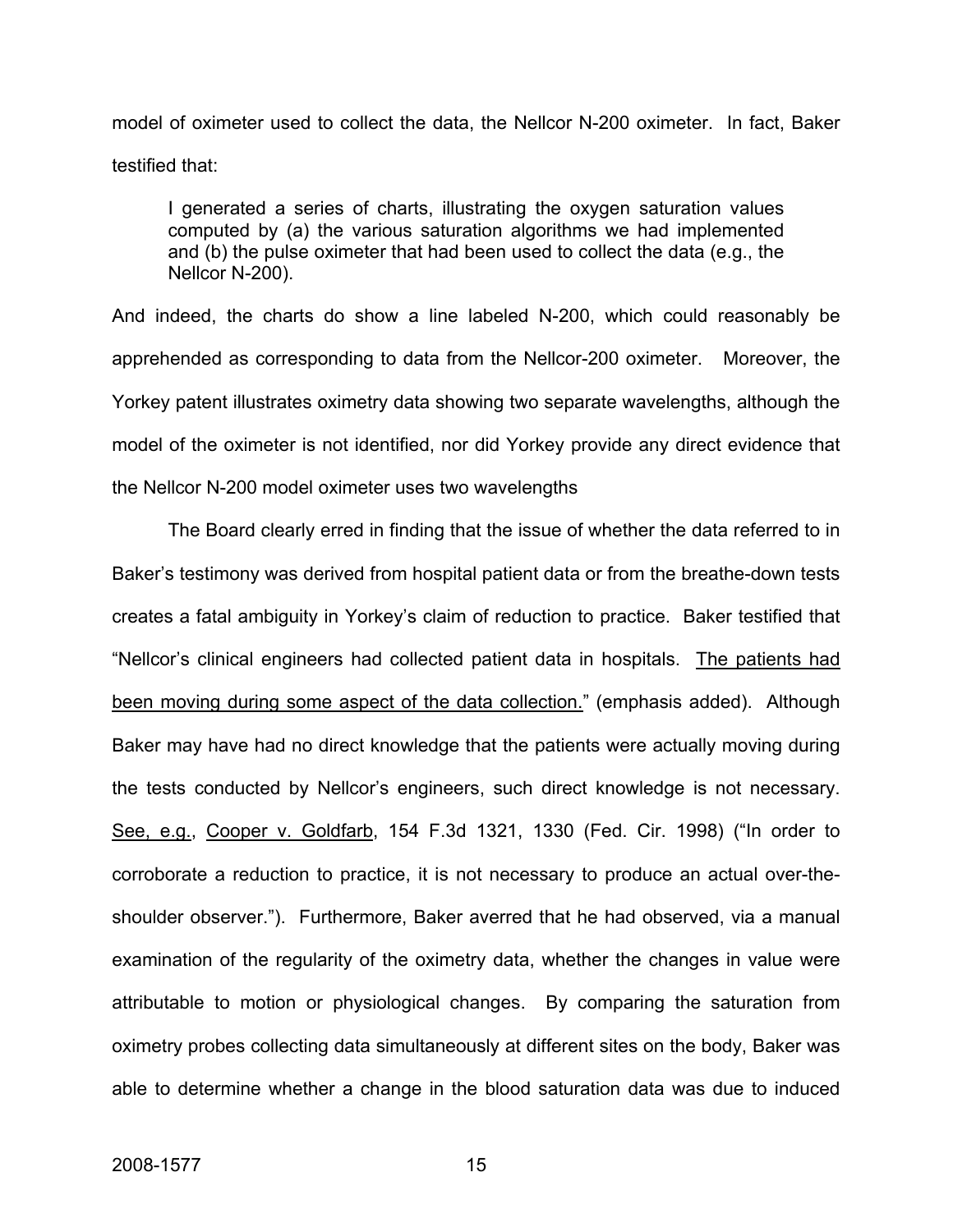motion or to other physiological causes. In short, Baker was able to determine whether the data included a motion component by inspection of the collected data, regardless of whether the data was derived from hospital patients by Nellcor engineers or from the breathe-down test volunteers.

 Moreover, Baker testified that the data used was derived from pulse oximeters (i.e., the Nellcor N-200). The Yorkey patent describes oximeters as typically emitting two wavelengths of light. Yorkey patent at Col. 2, ll. 2-4 ("The oximeter relies on mathematical analysis of the reading at two different wavelengths"). Furthermore, the Yorkey software requires input from two discrete wavelengths, red and infrared, to complete its saturation analysis. We conclude therefore, that the issue of whether the data presented by Yorkey as evidence of his reduction to practice was derived from hospital patients or from breathe-down volunteers does not undermine Yorkey's claim that he had successfully reduced to practice his invention prior to Diab's benefit date of October 7, 1994.

 The Board next found that the two versions of the computer program archived by Yorkey in 1993 were thirty-six and thirty-seven pages long respectively, and neither version was accompanied by an explanatory flow chart tracking the operational flow of the program. The Board found the program not to be self-explanatory, and objected to the notion that it should be required to undertake an independent determination of what each line of code means.

 In his priority motion, Yorkey contended that the program was "based on" his "eta methodology", troubling the Board with what precisely "based on" might mean. The Board found that Yorkey had explained what the eta methodology is with sufficient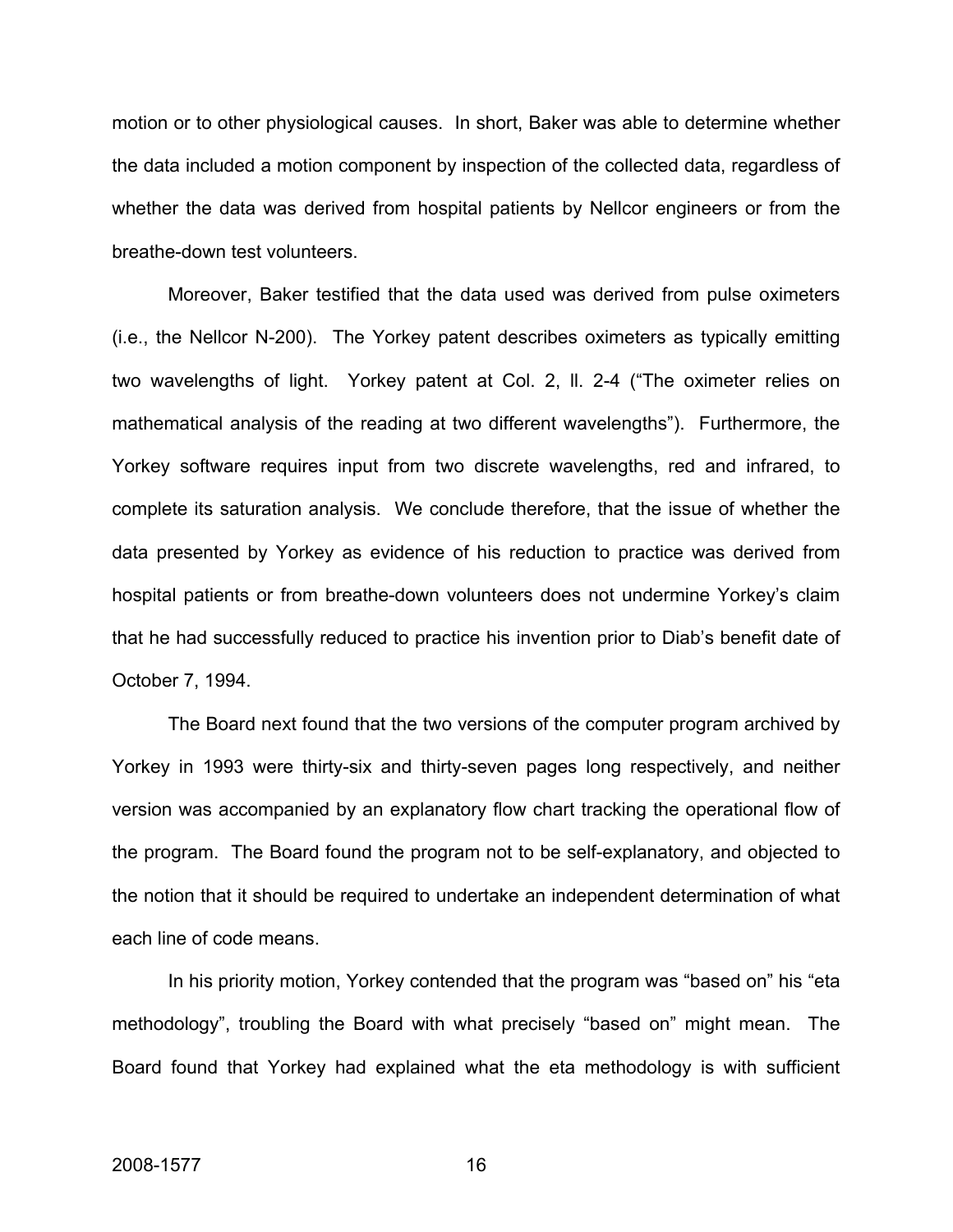clarity, but had failed to show that the computer program implements or executes it.In particular, the Board found that Yorkey had not specifically identified in the software: (1) the input interface; (2) the output interface; or (3) the sequence of computational steps and calculations which transforms the input patient data to the determined oxygen saturation output. In other words, the Board found that Yorkey had made an inadequate showing as to how the computer program implements the central equation of the eta methodology.

 Specifically, the Board found that Yorkey's only argument supporting the implementation of the eta methodology equation in his motion comprised the following lines:

The software set forth code for two or more wavelengths, taking the logarithm of each representation of the first and second intensity signals, and using a high pass filter to provide the functionality of taking the derivative of the logarithm.

According to the Board, this conclusory statement that assumptions were made in writing the program was inadequate and unpersuasive.

Yorkey takes umbrage at the Board's finding, responding that it was both based on a faulty premise and irrelevant. According to Yorkey, his testimony, and that of Baker, establishes that Count 1's assumptions were taken into account when the software code was written. The lines of code, according to Yorkey, are the embodiment of the assumptions and corroborate Yorkey's and Baker's testimony.

 Specifically, Yorkey maintains that he and Baker explained in detail how the software works to implement the eta methodology. He contends that the following lines of code indicate that red and infrared wavelengths were to be used by the software, with a placeholder for other possible wavelengths: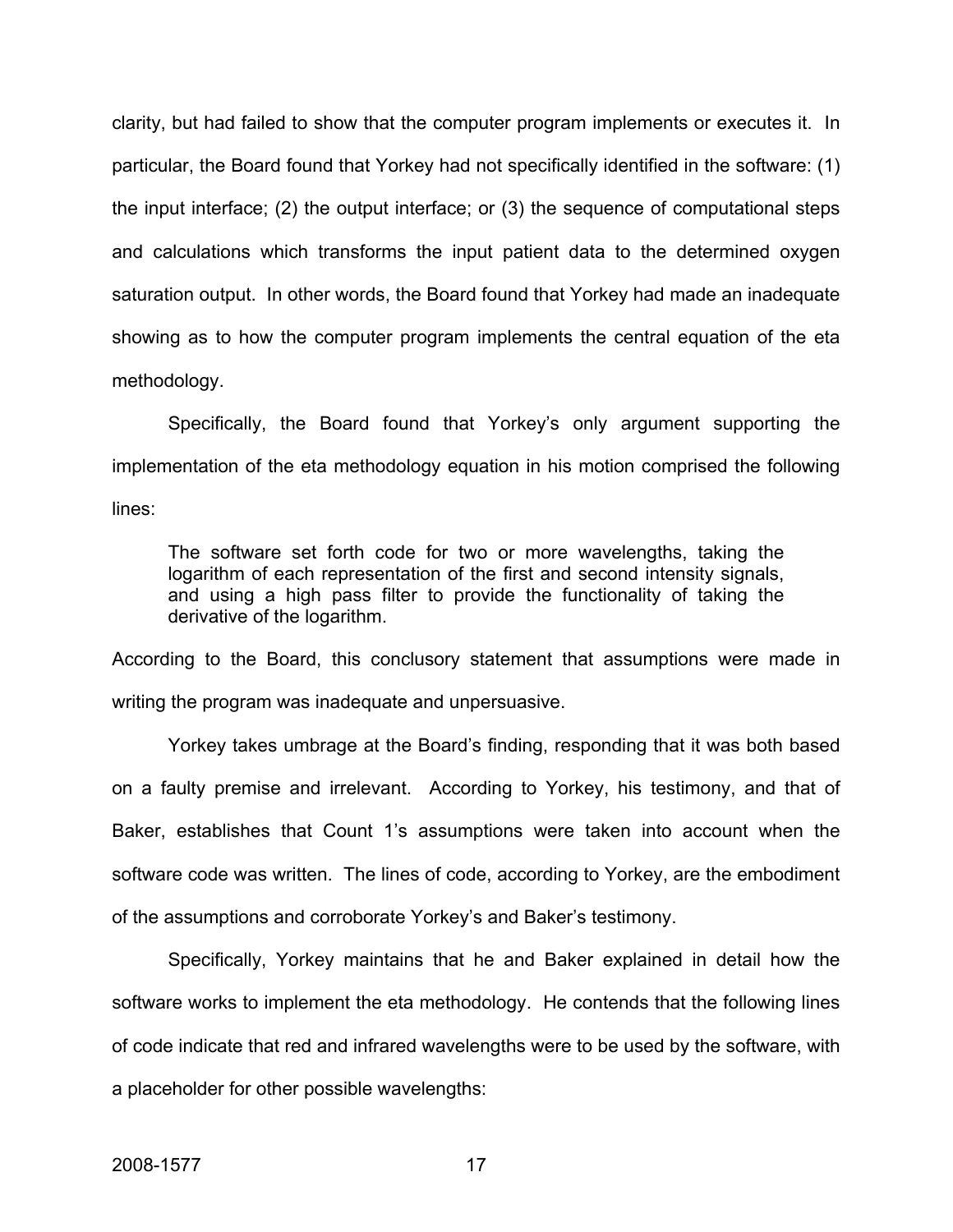struct LED long IR, Red, **Other** 

The software subsequently log-converts these signals and then differentiates the infrared- and red-wavelength signals using a differential high pass filter — the implementation enabled by the mathematical equation of the intensity function and the assumptions concerning motion as described in the following lines:

> "if (hardware  $Log = FALE$ ) \*newir = (float)  $log$  ((double) \*newir); \*newred = (float) log ((double) \*newred)" "\*newir = hpf (\*newir,  $0$ ); \*newred = hpf (\*newred,  $1$ )"

These lines of code, according to Yorkey, followed by saturation determination, embody Count 1's assumptions in the form of log conversion and differentiation calculations on both red- and infrared-wavelength signal intensities.

 Yorkey further argues that he and Baker identified in the code the ratio-of-ratios ("ROR") saturation calculation. Yorkey argued to the Board that Baker's notation on the test results that: "the eta sat calculator used here was incapable of calculating sat[uration]s for which the ratio-of-ratios approached or exceed 1.0" indicated application of the eta methodology. According to Yorkey, this characteristic of the ROR method is referred to in the Yorkey patent. See Yorkey patent at Col. 7, II. 34-37. Yorkey then quoted a portion of the code demonstrating the use of the ROR:

> if (RoR) < (float)RoRMax) sat = (betas.betaRred - RoR \* betas.betaRir) / (betas.debetair \* RoR - betas.dbetared); else  $sat = -1$ : return (sat);13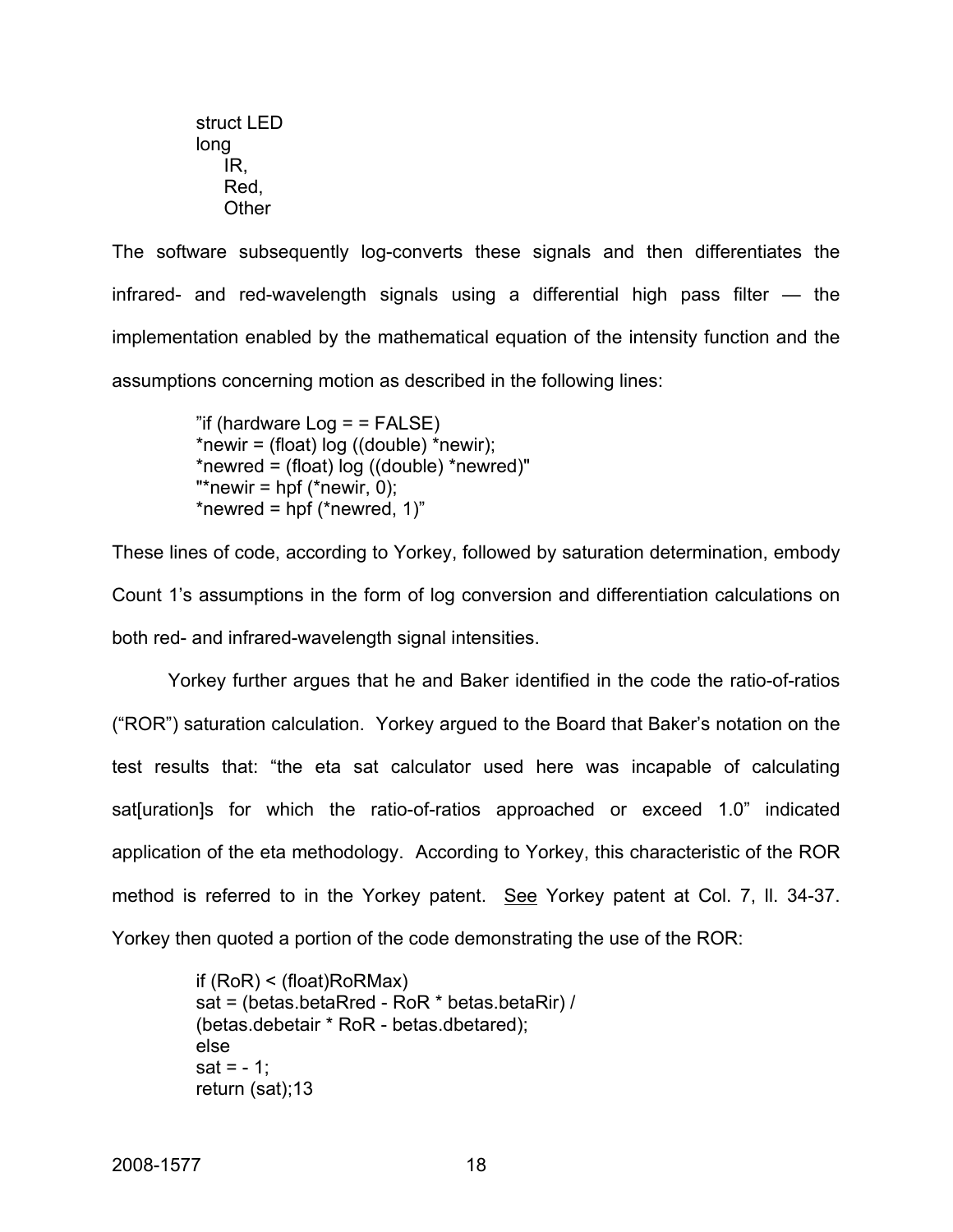Importantly, Yorkey's explanations of the computer program are found in his declaration and are corroborated by Baker's declaration.

According to Yorkey, the Yorkey patent teaches that, following logarithmic conversion and differentiation, oxygen saturation can be calculated by mathematically

manipulating the intensity signals, without subtracting an independently monitored

motion signal, using matrix algebra. The Yorkey patent teaches:

For example, to account for motion and noise, we can modify equation (1) by multiplying by a time varying function η(t) representing wavelengthindependent motion or noise. This gives the following equation:

…

We can then solve for s using the same steps as used above.

First, we take the logarithm:

…

Next, we differentiate with respect to time:

…

Then, we determine the ratio of Red to IR:

…

Now if d log η/dt is large compare to the other terms the ratio of ratios will be driven towards unity, driving s towards a wavelength-dependant constant. So because in this model optical coupling due to motion appears identically in both wavelengths, its presence drives the saturation to this wavelength-dependant constant.

The present invention thus allows a calculation of blood oxygen saturation by mathematically recognizing the motion signal.

Yorkey patent at Col. 5 ll. 23-53 (equations omitted). The term η(t) is the time-

dependent motion signal Yorkey argues is the basis of the eta methodology, which

determines the ROR without subtracting the motion signal. And, as explained by the

Yorkey patent's teaching above, this forms the basis of a calculation of oxygen

saturation. Yorkey argues that his testimony, and Baker's, thus established a prima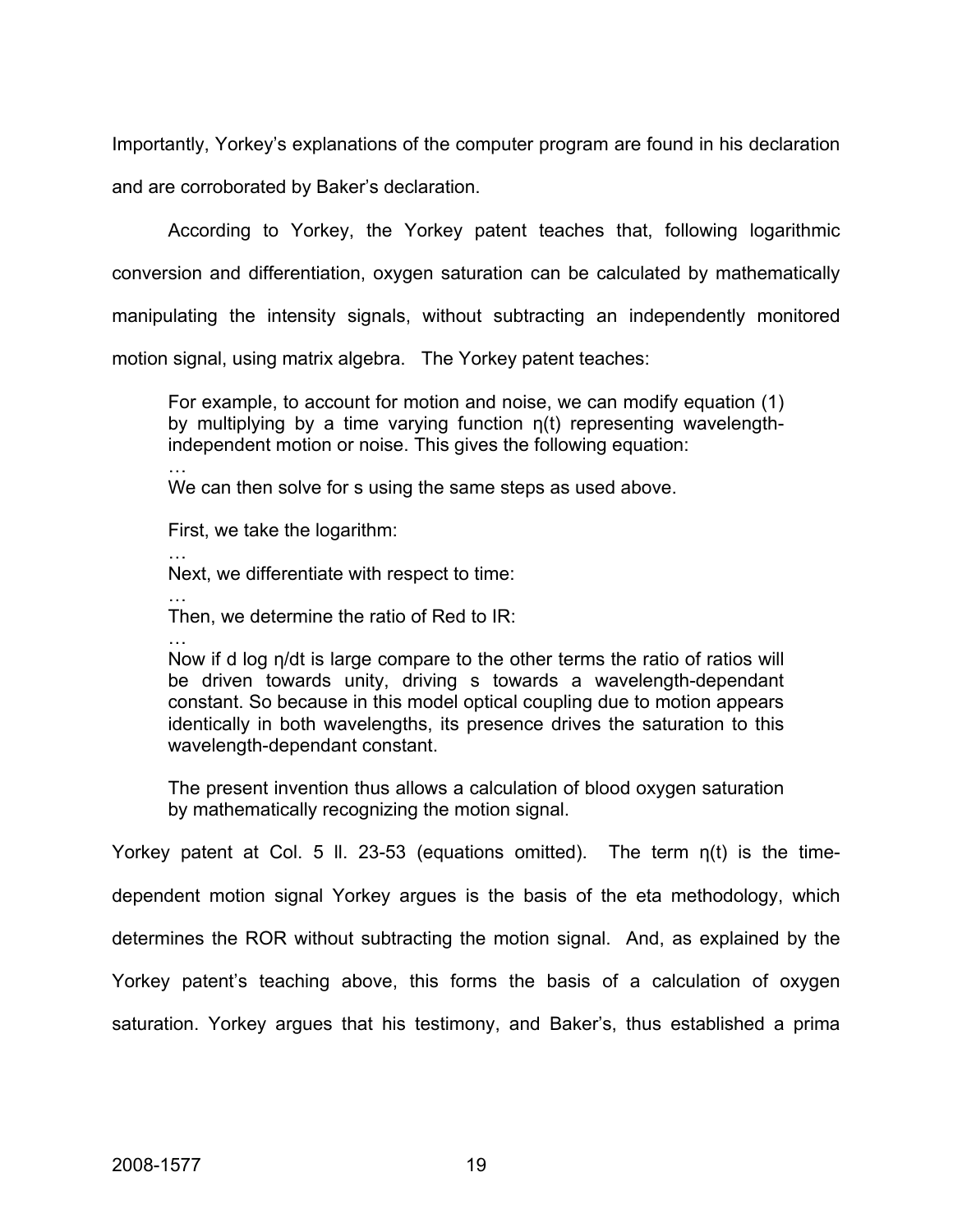facie case that Count 1 had been successfully reduced to practice and that the Board's contrary finding is erroneous.<sup>[5](#page-20-0)</sup>

 We find that Yorkey met his burden of establishing a prima facie case of actual reduction to practice. The Board acknowledged that the first claim and its limitation were met by Baker's testimony and data with respect to the breathe-down tests. Moreover, the "two discrete wavelengths" limitation is met by the software code, which requires inputs from infrared ("IR") and red ("Red") wavelengths as well as possible other ("Other") wavelengths.

Finally, the limitation of:

[D]etermining said saturation by mathematically manipulating said first and second intensity signals without subtracting said motion components and with the assumptions that

- i) an amount of motion is the same at the same time for each of said intensity signals, and
- ii) the motion components of said intensity signals are proportional to one another.

is met by Yorkey's explanation of the code with respect to the determination of the ROR, which is in turn based upon the eta methodology, which implicitly meets limitations i and ii, i.e., because  $\eta(t)$  is only a time-dependent factor, and is used to determine the ROR, it must be the same for each of the signals and proportionate to them. Therefore, Yorkey has met his burden of establishing a prima facie case showing that his invention met the limitations of Count 1 and worked successfully for its intended purpose.

1

<span id="page-20-0"></span><sup>&</sup>lt;sup>5</sup> Yorkey argues that the method was successful in measuring blood oxygen saturation, noting Baker's comment of "eta wins" accompanying the data resulting from the testing. The Board does not contest that fact.